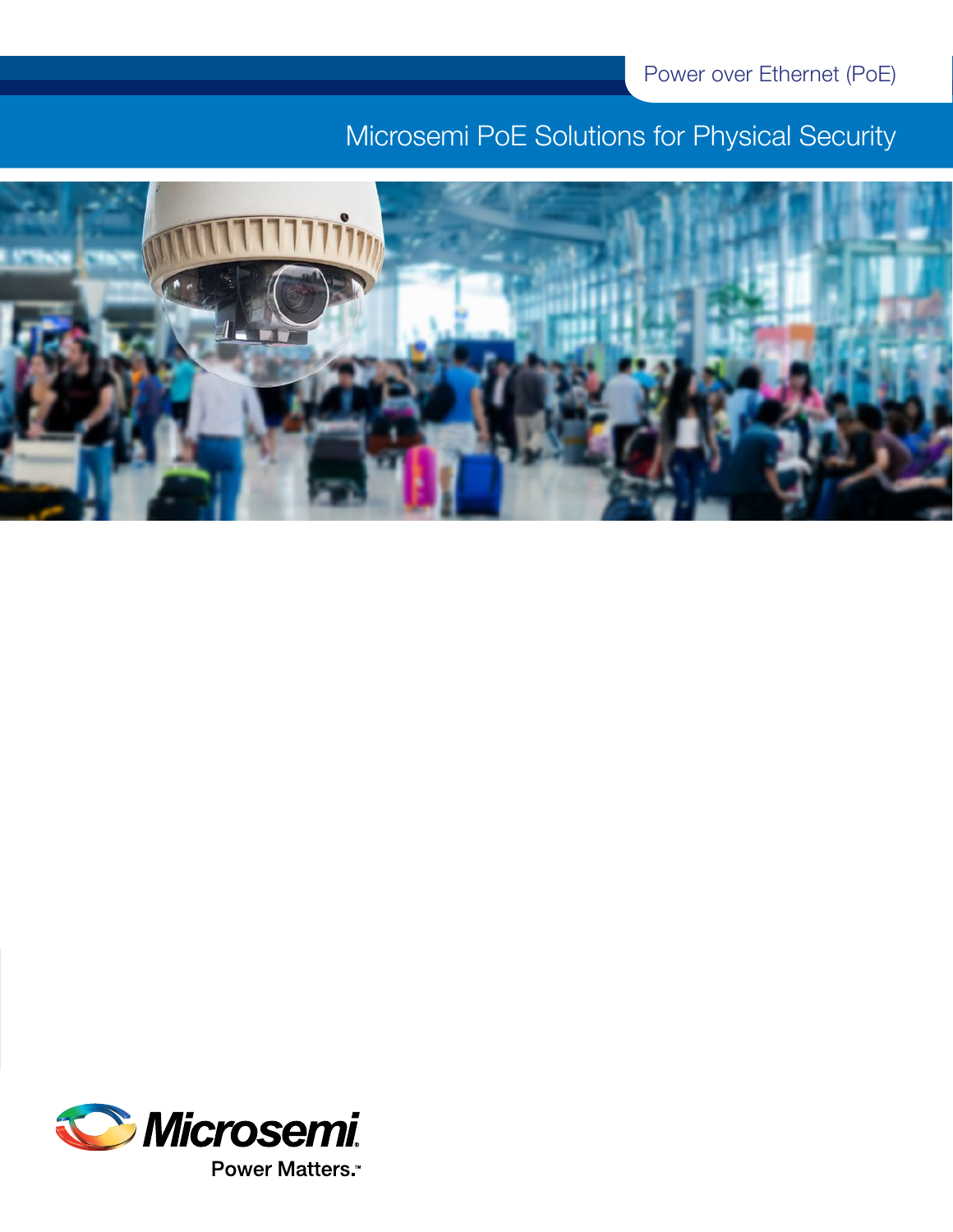# Microsemi PoE Solutions for Physical Security

# Physical Security Networks

Microsemi's physical security solutions serve multiple industries globally, addressing applications such as access control and IP surveillance, including IP security cameras, DVRs/NVRs and Ethernet networking. In an increasingly connected world, physical threats continue to be a major concern for governments, industry, and consumers alike.

Modern access control systems must process large amounts of data and transform it into information that can help us identify and prevent threats from becoming reality. IP connectivity, either through wired Ethernet, IEEE 802.11 WiFi, or HDBaseT, is increasingly common. Energy efficiency is another critical consideration, especially as security systems cover both indoor and outdoor venues.

IP security networks depend on accurate and precise network timing synchronization. Microsemi leads the industry in NTP servers, which can connect to multiple synchronization sources,



 including GPS/GNSS inputs, to accurately distribute timing through the NTP protocol. Particularly in physical security networks, accurate time stamps on video surveillance footage are essential to its admissibility as evidence in a court of law.

Microsemi provides both PoE infrastructure and point timing solutions for physical security networks:

- Infrastructure: PoE Midspan Injectors and Switches provide a simple and easy way to reliably add power and data to PoE-enabled access control points in both indoor and outdoor situations.
- Point Solutions: Indoor and outdoor NTP network time servers and management software for accurate time-stamped video capture in physical security networks.



# Point Solution: SyncServer 80

#### Ruggedized Stratum 1 Network Time Server

The Microsemi SyncServer S80 is a fully integrated GPS/ GLONASS antenna, receiver, NTP server, and PoE interface that easily integrates into existing PoE infrastructure to immediately be the source of accurate, secure, and reliable time stamps for all network-connected devices. Network-isolated physical security systems benefit from this, as the ruggedized Stratum 1 network time server is ideal for time-synchronizing IP security cameras, access control devices, and digital/network video recorders. SyncServer S80 is also suitable for synchronizing the time on small enterprise networks.

#### Physical Security Network-Ready

Whether the physical security network is stationary or moving, SyncServer S80 is ready for plug-and-play delivery of accurate and secure NTP time stamps. Both static and dynamic modes are available to accommodate fixed land-based installations or mobile applications such as seaborne or land mobile. The PoE interface makes SyncServer S80 ready to plug into the nearest PoE switch or midspan. A few simple commands are all that are needed to configure SyncServer S80 for set-and-forget NTP network timing services.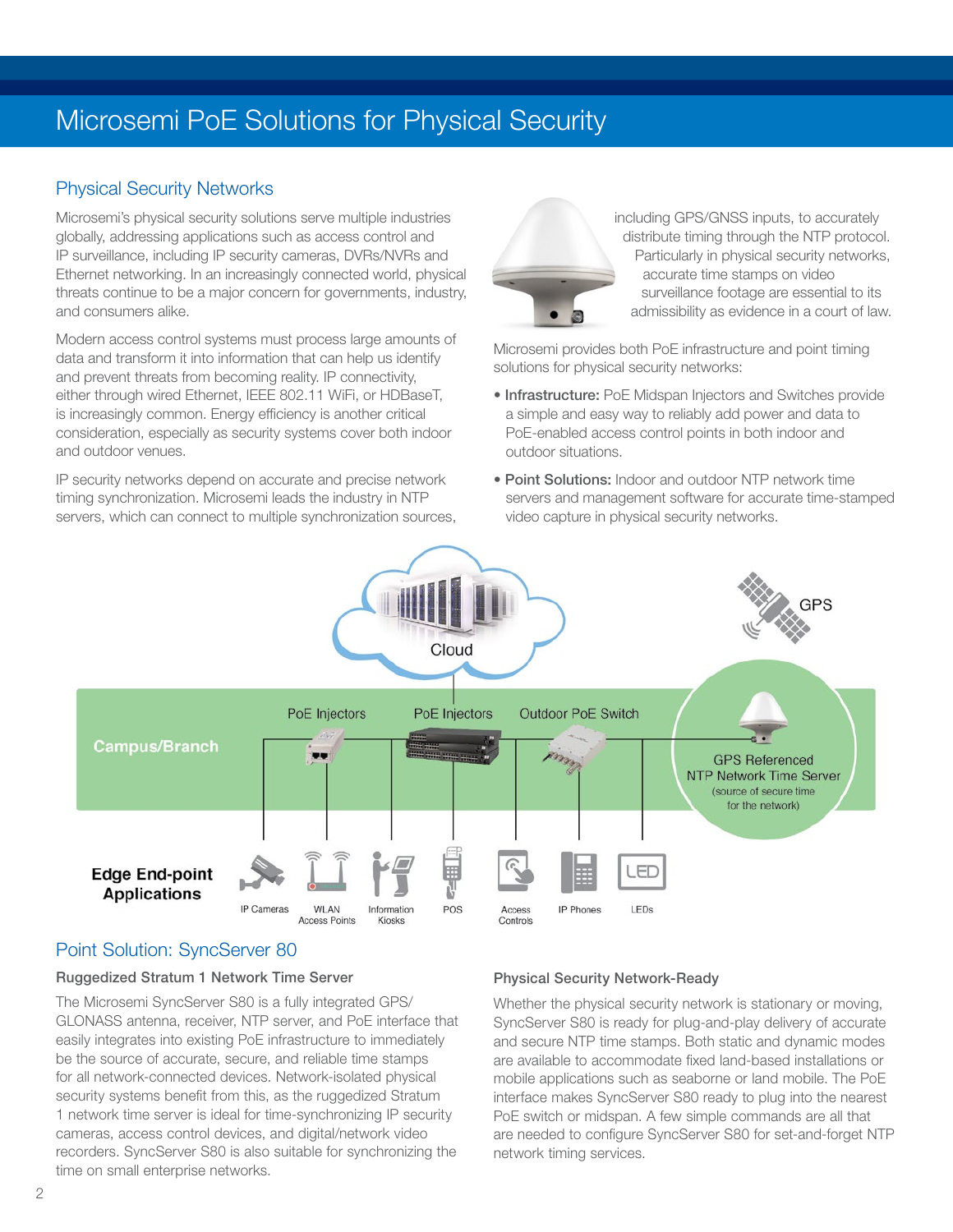#### Security Hardened

For robust and secure NTP operations, SyncServer S80 is equipped with the Microsemi security-hardened NTP Reflector™ technology with 100% hardware-based NTP packet processing. The NTP Reflector works as a CPU-protecting firewall, with bandwidth filtering and limiting of all non-NTP traffic.

#### Modern Reliability

SyncServer S80 represents the latest in NTP Stratum 1 time server technology. By fully integrating the GPS/GLONASS receiver, antenna, and time server in a single unit, the mean time between failure is more than 40 years. Coupled with the GbE network interface, SNMP notifications, DHCP, and IPv4/ IPv6 support, a user can expect a long and useful life from SyncServer S80 as the surrounding network environment changes over time.



| l Product          | <b>SyncServer S80</b>             |  |  |  |  |
|--------------------|-----------------------------------|--|--|--|--|
| Port               | 1x RJ-45 1000BASE-T only          |  |  |  |  |
| <b>Input Power</b> | Power PoE Class 3 input, <12.5 W  |  |  |  |  |
| Protocals          | NTP, SSHv2, SNMP, DHCP, IPv4/IPv6 |  |  |  |  |

### Microsemi PoE Systems Portfolio

Microsemi's PoE Switches and Midspans eliminate the need for local AC power sources, enabling fast and simple installation of IP surveillance cameras and WLAN Access Points. Leverage our wide portfolio of PoE solutions, from 15 W to 95 W of full power, single and multi-port Midspan Injectors, and Switches addressing the unique requirements of both indoor and outdoor security applications.

### PoE Infrastructure Solutions: Outdoor

The award-winning PoE switch Microsemi PDS-104GO allows you to leverage the well-known advantages of PoE in extreme weather conditions, typically associated with surveillance camera installations in outdoor environments. The outdoor PoE switch delivers significant benefits:

- Powers up to four devices with power consumption of up to 60 W
- Extends network reach by additional 100 meters for long distance installations
- Improves reliability through extended temperature range and in-built surge protection
- Simplifies installation
- Enables remote management through SNMP and web



Microsemi offers full power 1 to 24 Port Midspan Injectors that are ideal for indoor installation of IP connected to IP based devices such as WLAN Access Points and PTZ cameras with power consumption up to 95 W.

Microsemi also offers indoor for outdoor 30 W/60 W PoE Midspan Injectors that are single port with inbuilt surge protection.

### Microsemi: The Market Leader in PoE

As pioneers of PoE technology, Microsemi has been instrumental in implementing the IEEE 802.3af, IEEE 802.3at, IEEE 802.3bt, and HDBaseT standards. Microsemi continues to innovate PoE solutions with the aim of supporting newer applications demanding higher power, greater speed, and challenging indoor and outdoor specifications, while ensuring lower OpEx and faster deployment.



# Microsemi Empower Partner Program

Partnerships are at the core of Microsemi's success. Microsemi offers Empower, a comprehensive channel partner program designed to educate and inspire our partners with industryleading PoE solutions. For more information, please email empower@microsemi.com.